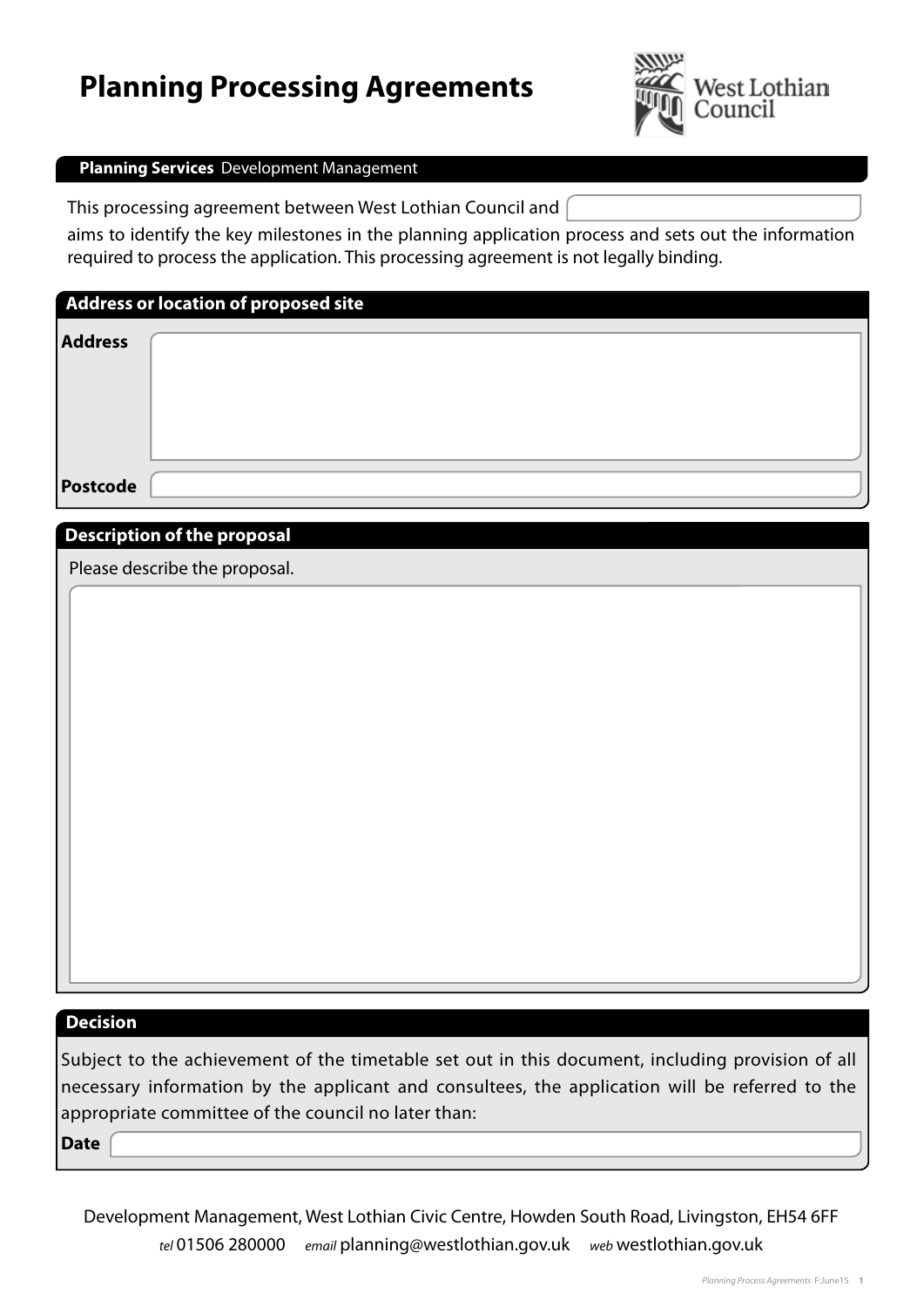| <b>Application details</b>              |  |  |  |  |
|-----------------------------------------|--|--|--|--|
| <b>Ref No</b>                           |  |  |  |  |
| <b>Site</b>                             |  |  |  |  |
| address                                 |  |  |  |  |
| <b>Postcode</b>                         |  |  |  |  |
| <b>Description of</b><br>development    |  |  |  |  |
| <b>Application type</b>                 |  |  |  |  |
| <b>Likely delegated</b><br>application? |  |  |  |  |
|                                         |  |  |  |  |

### **Key contacts**

The persons identified below are the key contacts between the West Lothian Council and the applicant. The key contacts will liaise regularly on the progress of the application and will contact each other as soon as possible should any matter arise which is considered likely to delay progress with processing the application. (include names, phone numbers and email addresses)

| <b>Applicant</b>     | Tel No |
|----------------------|--------|
| Email                |        |
| Address              |        |
|                      |        |
| <b>Agent</b>         | Tel No |
| Email                |        |
| Address              |        |
|                      |        |
| <b>Officer</b>       | Tel No |
| Email                |        |
| Address              |        |
|                      |        |
| <b>Other contact</b> | Tel No |
| Email                |        |
| Address              |        |
|                      |        |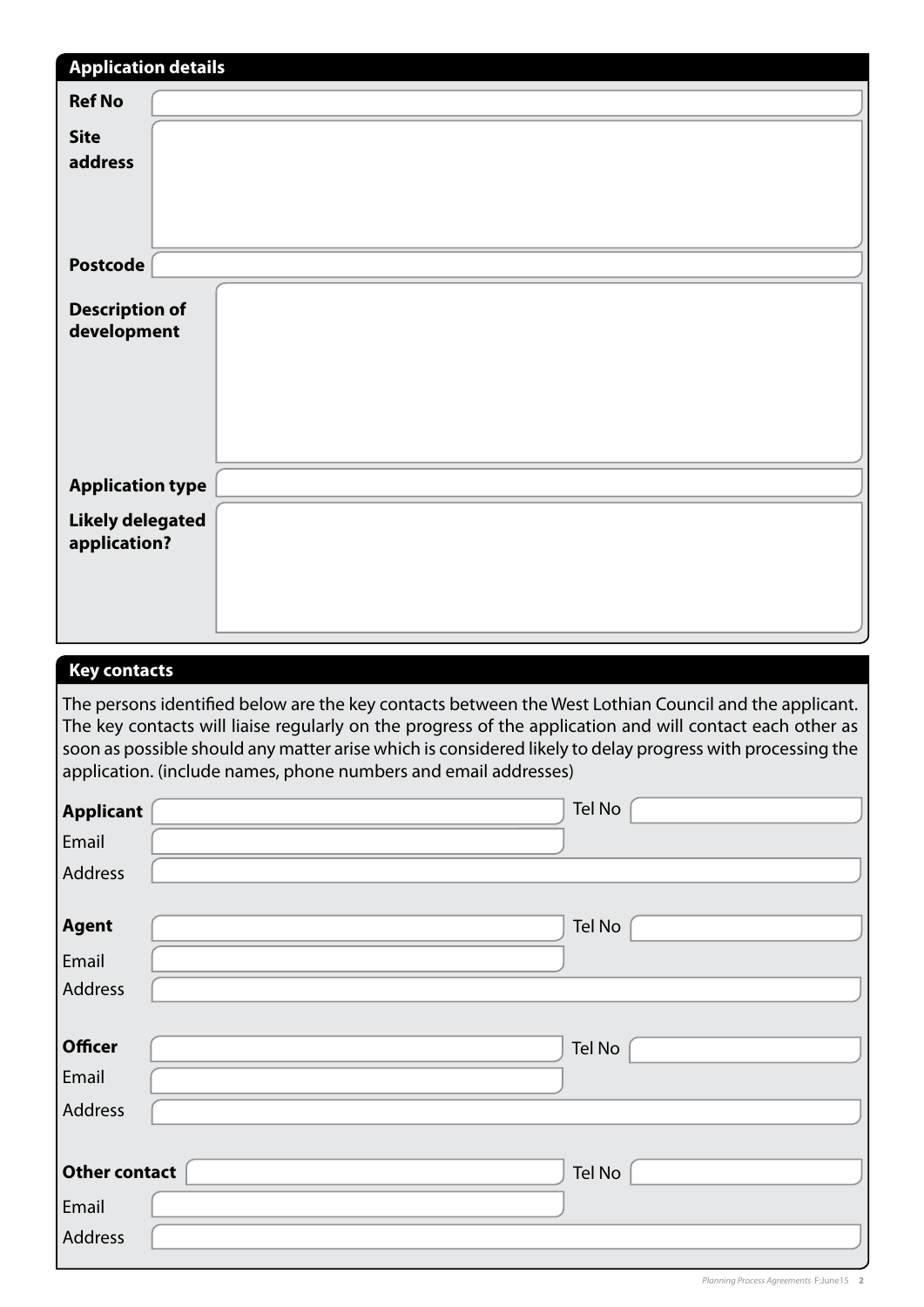| <b>Pre-application</b>                                                                   |           |  |                               |  |  |  |  |  |
|------------------------------------------------------------------------------------------|-----------|--|-------------------------------|--|--|--|--|--|
| Receipt of proposal of application notice (date)                                         |           |  |                               |  |  |  |  |  |
| <b>EIA Screening and Scoping Opinion</b>                                                 | (date)    |  |                               |  |  |  |  |  |
|                                                                                          | (outcome) |  |                               |  |  |  |  |  |
| Liaison with consultees (outline what liasion is required with consultees at this stage) |           |  |                               |  |  |  |  |  |
|                                                                                          |           |  |                               |  |  |  |  |  |
|                                                                                          |           |  |                               |  |  |  |  |  |
|                                                                                          |           |  |                               |  |  |  |  |  |
| Pre-application discussions required? internal (date)                                    |           |  |                               |  |  |  |  |  |
|                                                                                          |           |  |                               |  |  |  |  |  |
| Information requirements for submission with application                                 |           |  |                               |  |  |  |  |  |
| <b>Type</b>                                                                              |           |  | <b>Required Date received</b> |  |  |  |  |  |
| Site Investigation(s)                                                                    |           |  |                               |  |  |  |  |  |
| <b>Drainage Impact Assessment</b>                                                        |           |  |                               |  |  |  |  |  |
| <b>Flood Risk Assessment</b>                                                             |           |  |                               |  |  |  |  |  |
| Contaminated Land Assessment (Phase 1 and / or Phase 2)                                  |           |  |                               |  |  |  |  |  |
| Design and Access Statement                                                              |           |  |                               |  |  |  |  |  |
| <b>Transport Assessment</b>                                                              |           |  |                               |  |  |  |  |  |
| Archaeological Reports (Desktop watching brief / full investigation)                     |           |  |                               |  |  |  |  |  |
| <b>Visual Assessment</b>                                                                 |           |  |                               |  |  |  |  |  |
| Landscape Assessment                                                                     |           |  |                               |  |  |  |  |  |
| Phase 1 Habitat Survey                                                                   |           |  |                               |  |  |  |  |  |
| <b>Tree Survey</b>                                                                       |           |  |                               |  |  |  |  |  |
| <b>Species Surveys</b>                                                                   |           |  |                               |  |  |  |  |  |
| Other                                                                                    |           |  |                               |  |  |  |  |  |
|                                                                                          |           |  |                               |  |  |  |  |  |
|                                                                                          |           |  |                               |  |  |  |  |  |
|                                                                                          |           |  |                               |  |  |  |  |  |
|                                                                                          |           |  |                               |  |  |  |  |  |
| Potential issues to be dealth with by legal agreement                                    |           |  |                               |  |  |  |  |  |
|                                                                                          |           |  |                               |  |  |  |  |  |
|                                                                                          |           |  |                               |  |  |  |  |  |
|                                                                                          |           |  |                               |  |  |  |  |  |
|                                                                                          |           |  |                               |  |  |  |  |  |
|                                                                                          |           |  |                               |  |  |  |  |  |
|                                                                                          |           |  |                               |  |  |  |  |  |
|                                                                                          |           |  |                               |  |  |  |  |  |